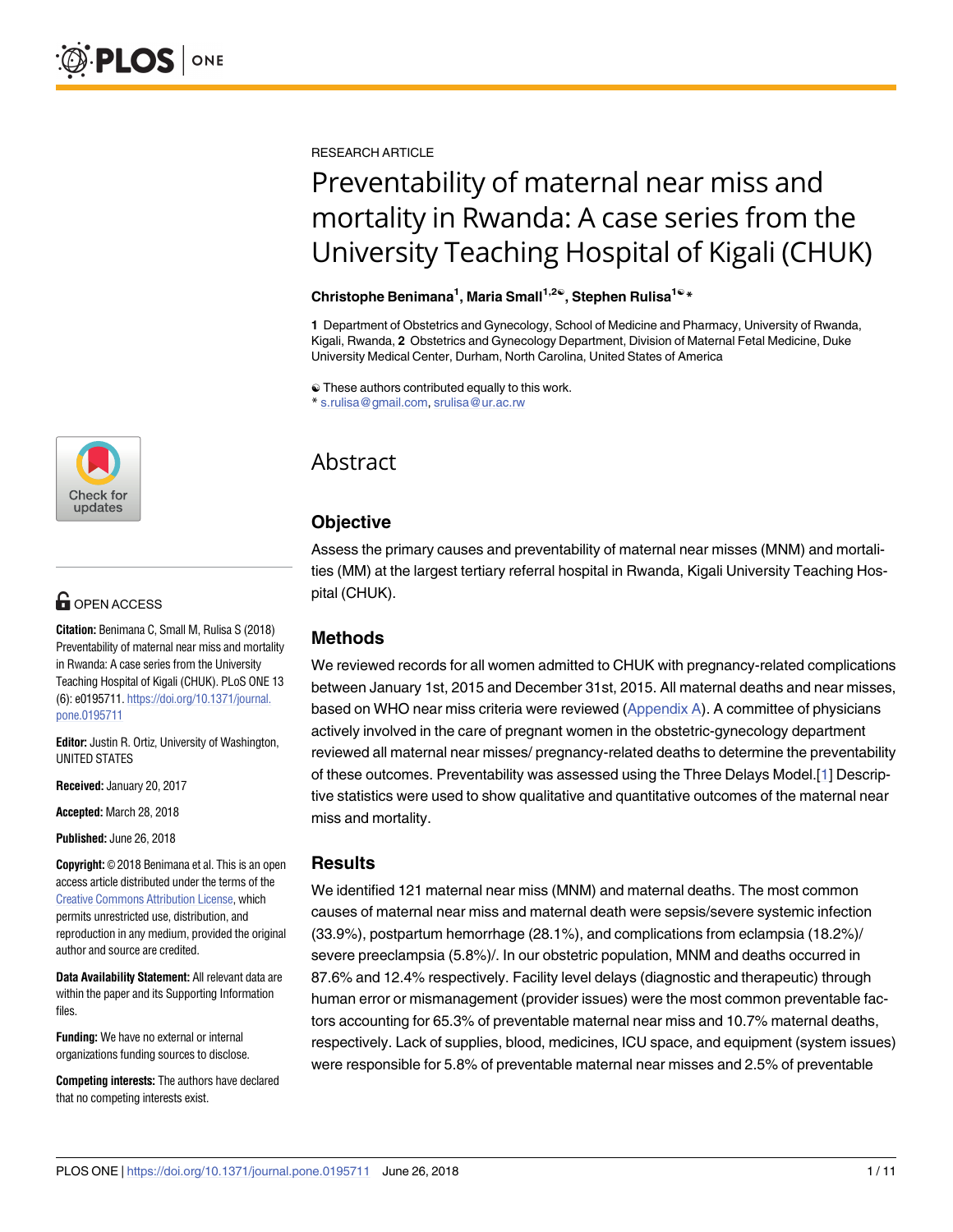<span id="page-1-0"></span>maternal deaths. Delays in seeking care contributed to 22.3% of cases and delays in arrival from home to care facilities resulted in 9.1% of near misses and mortalities. Cesarean delivery was the most common procedure associated with sepsis/death in our population. Previous cesarean delivery (24%) and obstructed/prolonged labor (13.2%) contributed to maternal near miss and mortalities.

### **Conclusion**

The most common preventable causes of MNM and deaths were medical errors, shortage of medical supplies, and lack of patient education/understanding of obstetric emergencies. Reduction in medical errors, improved supply/equipment availability and patient education in early recognition of pregnancy-related danger signs will reduce the majority of delays associated with MNM and mortality in our population.

### **Introduction**

Maternal mortality remains a public health problem throughout the world, and largely affects low- income countries.

In 2010, the WHO (World Health Organization), UNICEF (United Nations Children's Fund), UNFPA (United Nations Fund for Population Activities) and the World Bank estimated that worldwide, about 260 women die per 100 000 live births. Most of these deaths occur in Sub-Saharan Africa.[[2](#page-8-0)] The Maternal Mortality Ratio (MMR) of 620 per 100 000 live births is markedly elevated in comparison to Europe where the MMR is 21 maternal deaths per 100 000 live births. [[2](#page-8-0), [3\]](#page-8-0)

In order to reduce the global maternal mortality, the Millennium Development Goals 5 sought to improve maternal health by reducing MMR by three quarters, between 1990 and 2015.[[4](#page-8-0)]

Although the MMR in Rwanda, remains high substantial achievements have been made. Maternal mortality has steadily decreased from 1,071 deaths per 100,000 live births in 2000, to 210 maternal deaths per 100,000 live births in 2015.[\[5](#page-9-0)]

A maternal death is defined as "the death of a woman while pregnant or within 42 days of termination of pregnancy, irrespective of the duration and site of the pregnancy, from any cause related to or aggravated by the pregnancy or its management but not form accidental or incidental causes. A maternal near-miss (MNM) is defined as "a woman who nearly died but survived a complication that occurred during pregnancy, childbirth or within 42 days of termination of pregnancy". [\[6\]](#page-9-0) In practice, maternal near misses denote women who survive lifethreatening events (i.e. organ dysfunction).[[7](#page-9-0)]

Maternal deaths are considered "the tip of the iceberg" of maternal severe morbidity (MNM).[[8](#page-9-0)] For every woman who dies many more will survive serious complications during pregnancy, delivery, and the puerperium.[[9\]](#page-9-0)

Examination of MNM evaluates the quality of obstetric care and may contribute to maternal mortality reduction.[\[10,](#page-9-0) [11\]](#page-9-0) Because maternal morbidity may precede maternal deaths, the systematic identification and the study of near miss cases provide further understanding of the determinants of maternal mortality.[\[10\]](#page-9-0)

In our population, surveillance of MNM and mortality is ongoing.[\[12,](#page-9-0) [13\]](#page-9-0) This work examines the preventability of these outcomes in our tertiary care population.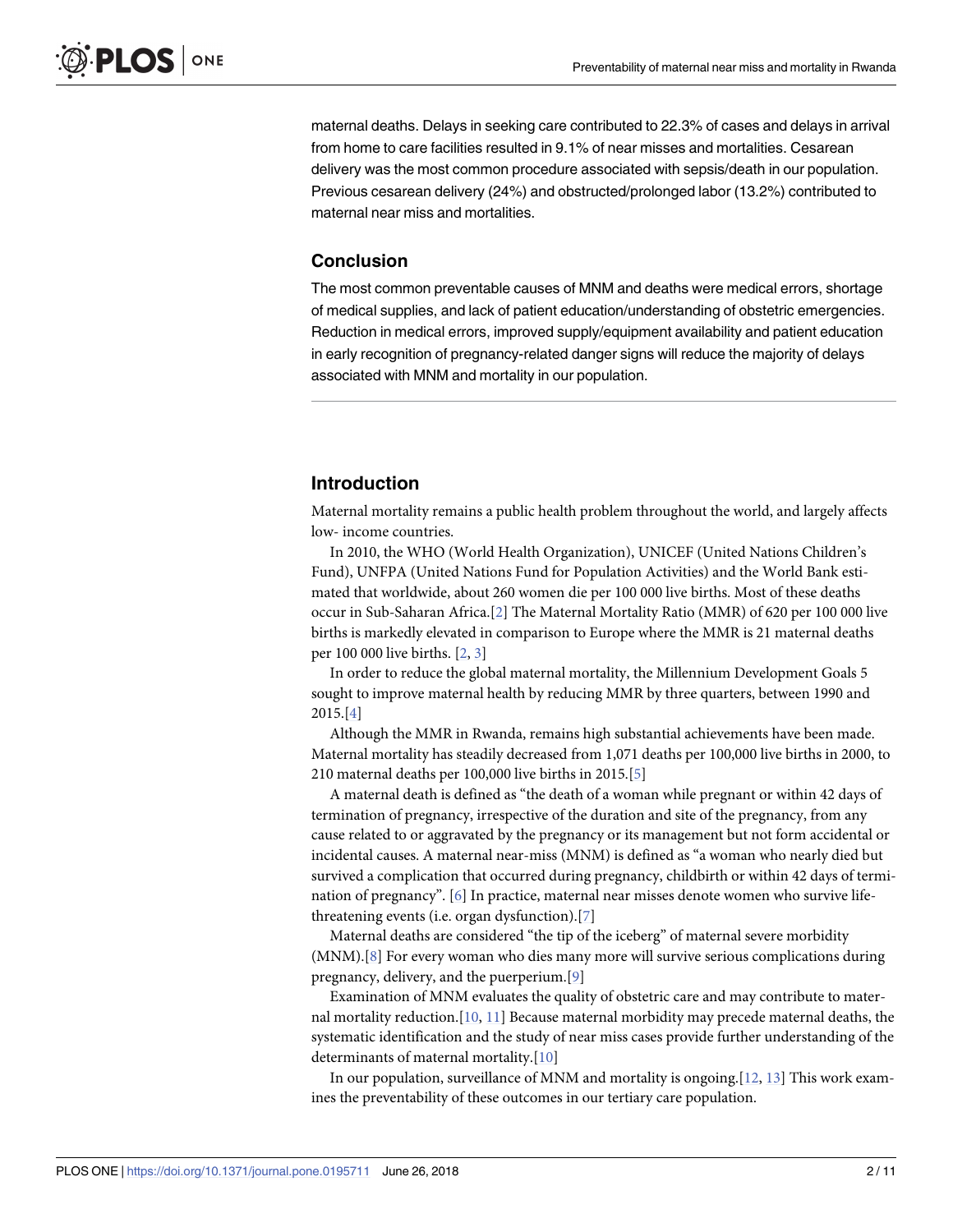### <span id="page-2-0"></span>**Methods**

We performed a retrospective, observational study from January 1st, 2015 to December 31st, 2015 at University Teaching Hospital of Kigali (CHUK) to assesse the preventability of maternal near misses and mortalities.

All women with pregnancy-related complications admitted to CHUK were eligible for study inclusion.

Patients were identified by healthcare providers and from the obstetrics and gynecology admissions registry to identify diagnoses associated with severe maternal morbidity and mortality.

Patients were included in the study if they met the WHO criteria for 'near misses' [\(Appen](#page-7-0)[dix](#page-7-0) A) based on organ system based dysfunction.[\[6](#page-9-0)] The WHO Working Group suggests that the organ dysfunction-based approach is 'the most promising frame for establishing a standard set of criteria'.[[14\]](#page-9-0) Women who were pregnant, in labor, delivered or aborted within 42 days were included in the study. All patients who experienced near misses or mortalities at the time of admission or during their hospitalization in the obstetrics and gynecology department were included. We considered transfusion of two or more units of packets red blood cells instead of five because the majority of patients requiring massive transfusion receive less than 5 units in our setting. In addition to considering uterine infections leading to hysterectomy in the near miss category, we also included uterine debridement and repair to describe a partially necrotic, but viable uterus.

Women who developed conditions unrelated to pregnancy (not during pregnancy or 42 days after termination of pregnancy) were excluded from the study.

Data were extracted from the patient's medical record by investigators. A data collection form was used to collect the necessary information. Demographic information such as age, gravidity, parity, religion, marital status, occupation, and place of delivery were recorded. Details related to the near miss using the organ system dysfunction-based approach were included. Data were retrieved from patients' files and collected using Epidata version 3.1 and exported to SPSS version 16.0 for analysis. Relevant descriptive statistics like frequencies and percentages were used demonstrate outcomes for near-miss cases at CHUK. Microsoft Excel was used to generate tables and graphics.

We established a voluntary review committee to determine the preventability of maternal near misses and mortalities. The committee reviewed the summarized, abstracted data from the medical record in order to assign medical diagnoses for maternal near misses and mortalities.

The committee consisted of physicians actively involved in the care of pregnant women, e.g. the obstetric-gynecology department staff (6 attendings/ consultants and residents in obstetrics and gynecology). The committee was responsible for reviewing all maternal near misses and deaths to determine preventability. Preventability was assessed using the Three-delay model for a conceptual framework [\(Appendix](#page-7-0) B). If a patient's near miss or death was attributable to one of these delays, the death was deemed preventable. The committee summarized the events leading to the adverse outcome to determine all factors contributing to the catastrophic event[\(Appendix](#page-7-0) [B\)](#page-7-0).[\[1](#page-8-0)] Decisions were made by consensus. The committee agreed all maternal near misses and deaths due to severe sepsis or systemic infections were considered system based problems and deemed preventable. These system based issues included surgical techniques, management errors, appropriate antibiotic usage/availability, and timely referrals. The investigation of contributors to infection related maternal death and near misses is ongoing in our institution.[[12\]](#page-9-0)

Privacy and confidentiality were ensured throughout the study. The protocol was approved by CHUK research & ethics committees and to the Institutional Research Board (IRB) of the College of Medicine and Health Sciences/University of Rwanda (CMHS/UR).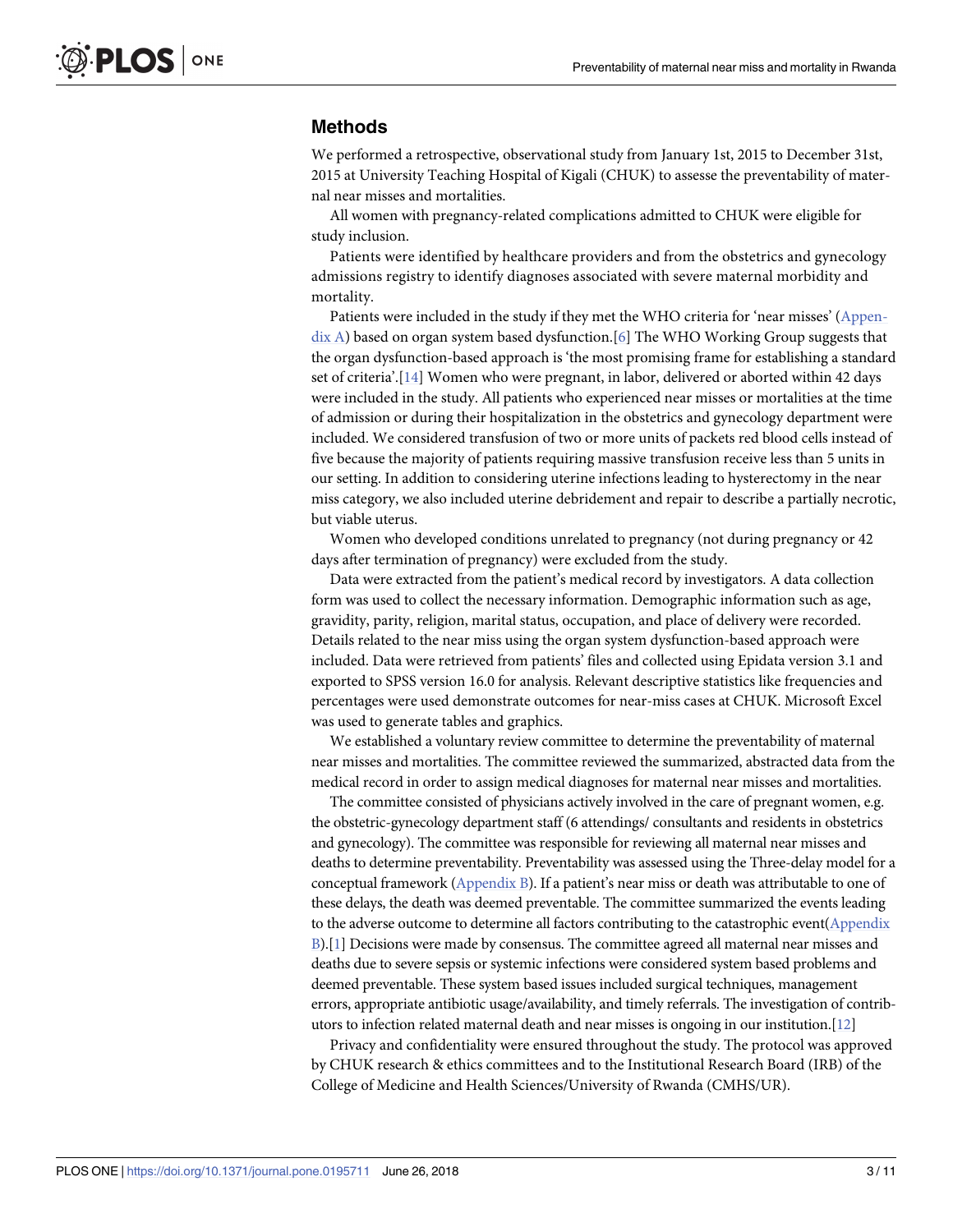|                |                                  | N              | (%)  |
|----------------|----------------------------------|----------------|------|
| Age category   | $16 - 24$                        | 35             | 28.9 |
|                | $25 - 34$                        | 63             | 52.1 |
|                | $>35$                            | 23             | 19   |
| marital status | Single                           | 24             | 19.8 |
|                | Married                          | 90             | 74.4 |
|                | Divorced                         | $\mathbf{1}$   | 0.82 |
|                | Unknown                          | 6              | 4.95 |
| Religion       | Catholic                         | 29             | 24   |
|                | Protestant                       | 72             | 59.5 |
|                | Jehovah Witness                  | $\overline{4}$ | 3.3  |
|                | Muslim                           | $\overline{7}$ | 5.8  |
|                | Unknown                          | 9              | 7.4  |
| Occupation     | Farmer/housewife                 | 92             | 76   |
|                | Government officer/private       | 19             | 15.7 |
|                | Unknown                          | 10             | 8.3  |
| Parity         | Para 0                           | 21             | 17.4 |
|                | Para 1 or 2                      | 65             | 53.7 |
|                | Para $\geq$ 3                    | 35             | 28.9 |
| Referred from  | East                             | 48             | 39.7 |
|                | West                             | 8              | 6.6  |
|                | North                            | 10             | 8.3  |
|                | South                            | 9              | 7.4  |
|                | From home/private clinic         | 9              | 7.4  |
|                | City of Kigali                   | 37             | 30.6 |
| Insurance      | Community Health                 | 95             | 78.5 |
|                | Government Employee              | 10             | 8.3  |
|                | No insurance/Private/other types | 16             | 13.2 |

<span id="page-3-0"></span>

| Table 1. Characteristics of mothers experiencing near-misses or mortalities. |  |  |
|------------------------------------------------------------------------------|--|--|
|                                                                              |  |  |

<https://doi.org/10.1371/journal.pone.0195711.t001>

### **Results**

A total of 121 cases were identified and reviewed. The majority of mothers who either died or experienced near misses were in the 25–34 age group. (52.1%) (Table 1). More than 78% were covered by the community health insurance (Mituelle de santé).[\[15\]](#page-9-0) Most were referred form hospitals in the eastern province (39.7%) and the City of Kigali (30.6%). Half (53.7%) were Para 1 or 2, and most of them self-described their occupation as either farmers or house-wives (76%).

The major categories life-threatening conditions are described in Table 2. Of the 121 cases, sepsis was associated with 33.90% of all maternal near misses and deaths. The second major category was post-partum hemorrhage (28.1%). Eclampsia/severe preeclampsia comprised 18.2% and 5.8% of maternal near misses and deaths, respectively. Five women experienced other obstetrical disease/complications (4.1%).

#### **Table 2. Principle diagnoses associated with maternal near misses and deaths (number, %).**

|                    | <b>PPH</b> | <b>Severe preeclampsia</b> | <b>Eclampsia</b> | Severe systemic infections | Ruptured Uterus! |
|--------------------|------------|----------------------------|------------------|----------------------------|------------------|
| Maternal near miss | 28 (23.1%) | $7(5.8\%)$                 | 19 (15.7%)       | 33 (27.3%)                 | $11(9.1\%)$      |
| Maternal death     | $6(5.0\%)$ | $0(0.0\%)$                 | 3(2.5%)          | $8(6.6\%)$                 | $1(0.8\%)$       |

<https://doi.org/10.1371/journal.pone.0195711.t002>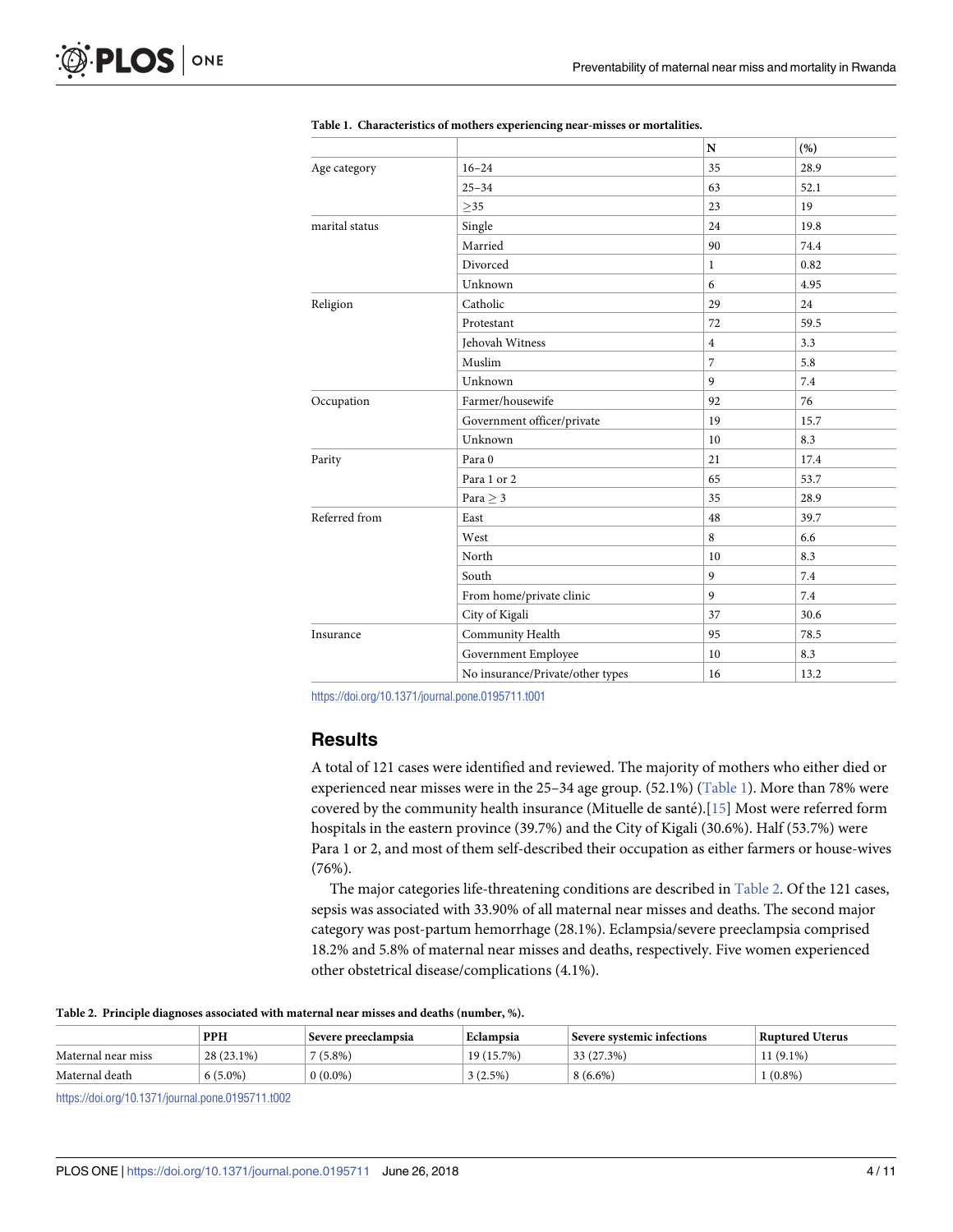<span id="page-4-0"></span>

#### **Table 3. Organ system dysfunction (number, %).**

|                                     | Maternal Near Miss | <b>Maternal Death</b> | Total        |
|-------------------------------------|--------------------|-----------------------|--------------|
| Hematologic Dysfunction/coagulation | 73 (60.3%)         | 13 (10.7%)            | 86 (71.1%)   |
| Uterine Dysfunction/hysterectomy    | $40(33.1\%)$       | $9(7.4\%)$            | 49 (40.5%)   |
| Neurologic                          | 26(21.5%)          | $6(5.0\%)$            | $32(26.4\%)$ |
| Respiratory                         | $16(13.2\%)$       | 13 (10.7%)            | 29 (24.0%)   |
| Renal                               | 2(1.7%)            | $4(3.33\%)$           | 6(5%)        |

<https://doi.org/10.1371/journal.pone.0195711.t003>

Many women experienced multi-organ system dysfunction (Table 3). Table 3 highlights the single or combinations of organ system failures mothers experienced. Of the 121 maternal near misses and deaths, 71.1% had coagulation/hematologic dysfunction. Uterine dysfunction/ hysterectomy was associated with 40.5% of maternal near misses and deaths.

Table 4 gives on overview of conditions associated with maternal near misses and deaths. Prior history of cesarean section was associated with 24% of maternal morbidities and mortalities. Prior cesarean section, in either the current or a previous pregnancy, contributed 20.7% and 3.3% of maternal near misses and maternal deaths, respectively. Sepsis associated with post cesarean section peritonitis was associated with the majority of these cases. Obstructed/ prolonged labor (13.2%) was another important condition associated with maternal morbidity and mortality. Approximately 10% of maternal near misses and 3.3% of maternal deaths were associated with obstructed/prolonged labor.

Overall, 65% of all maternal near misses and 10% of maternal deaths were considered preventable (Table 5). Among the most common causes of maternal near miss and mortality, hemorrhage-related conditions were considered preventable in 47% of cases, infectious causes were considered preventable in 25% of cases and 11% of hypertensive disorders were deemed preventable.

Tables 5–[7](#page-5-0) provide additional information related to preventable factors. Delays within the facility (diagnostic and therapeutic) and human errors or mismanagement, were responsible for 41.30% and 5.80% of preventable near misses and mortalities, respectively. Delayed or

|                                                 | <b>Maternal Near Miss</b> | <b>Maternal Death</b> | Total        |
|-------------------------------------------------|---------------------------|-----------------------|--------------|
| Prior Cesarean Delivery                         | 25 (20.7%)                | $4(3.3\%)$            | 29 (24.0%)   |
| Obstructed/Prolonged Labor                      | 12 (9.9%)                 | $4(3.3\%)$            | $16(13.2\%)$ |
| Malaria                                         | $5(4.1\%)$                | $1(0.8\%)$            | 6(5%)        |
| Placenta abnormality (previa/invasive placenta) | $4(3.3\%)$                | $0(0.0\%)$            | $4(3.3\%)$   |
| <b>HIV</b>                                      | $3(2.5\%)$                | $0(0.0\%)$            | 3(2.5%)      |

**Table 4. Comorbidities associated with maternal near miss and death (number, %).**

<https://doi.org/10.1371/journal.pone.0195711.t004>

#### **Table 5. Overview of preventability of maternal near misses and mortality (N = 121)).**

|                                     | <b>Not Preventable</b> | Preventable  | Total      |
|-------------------------------------|------------------------|--------------|------------|
| Pregnancy-related Hemorrhage        | $10(8.3\%)$            | 37 (47%)     | 47 (38.8%) |
| Pregnancy-related Infections        | $0(0.0\%)$             | $31(25.6\%)$ | 31 (25.6%) |
| <b>Hypertensive Disorders</b>       | $15(12.4\%)$           | 14 (11.6%)   | 29 (24%)   |
| Abortive outcomes                   | $0(0.0\%)$             | 23 (19.0%)   | 23 (19%)   |
| Other medical/surgical complication | 6(5%)                  | $10(8.3\%)$  | 16 (13.2%) |
| Maternal Near Miss                  | $27(23.3\%)$           | 79 (65.3%)   | 106(87.6%) |
| Maternal Death                      | $2(1.7\%)$             | 13 (10.7%)   | 15 (12.4%) |

<https://doi.org/10.1371/journal.pone.0195711.t005>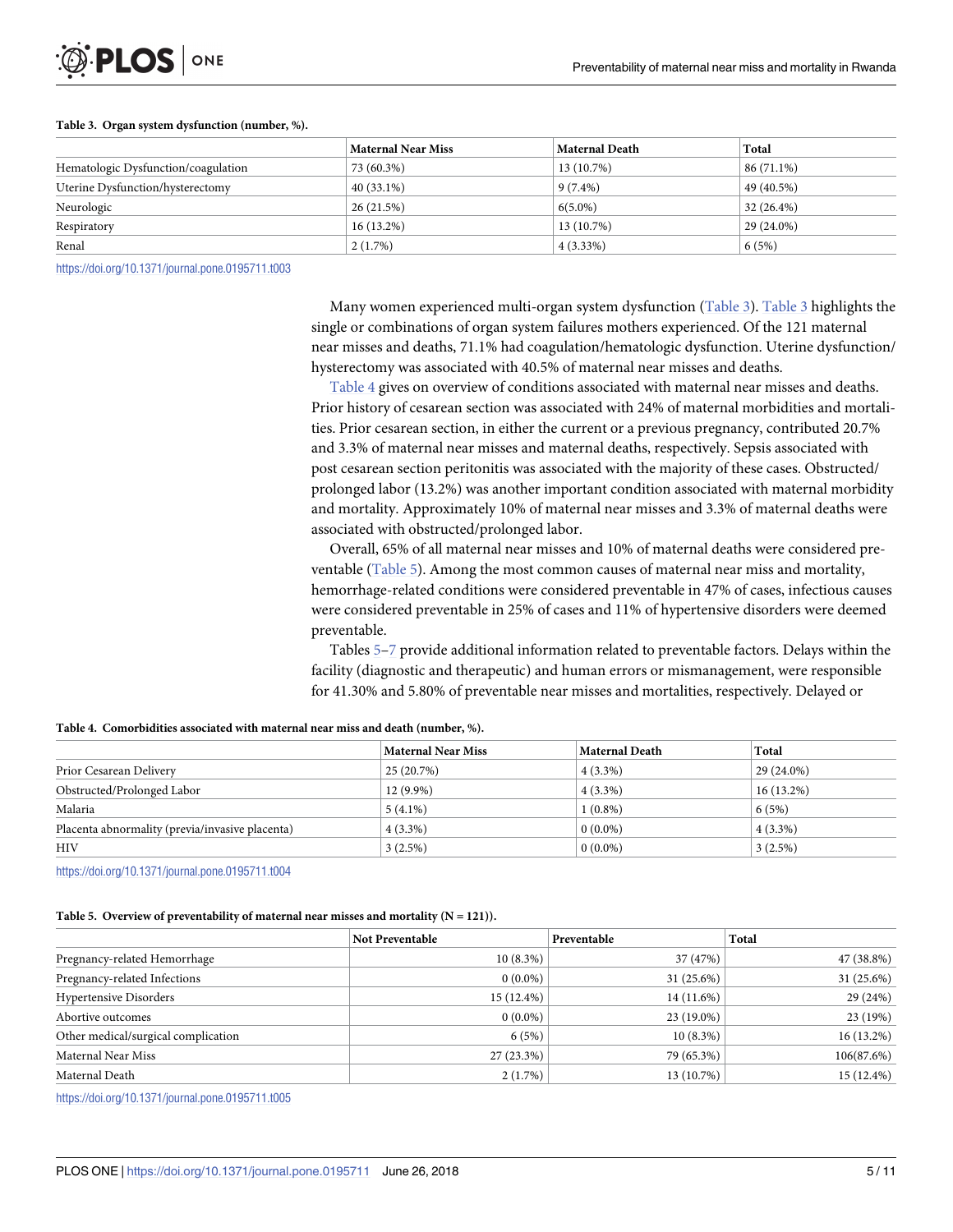<span id="page-5-0"></span>

|  | Table 6. Preventable factors: The first delay/delay in seeking care $(N = 121)$ . |  |  |  |  |  |
|--|-----------------------------------------------------------------------------------|--|--|--|--|--|
|--|-----------------------------------------------------------------------------------|--|--|--|--|--|

|                                        | <b>Failed Recognition of</b><br>Problem | Delayed arrival from home to first<br>health facility | care       | Delay in decision to seek   Received care from Traditional<br>Healer |
|----------------------------------------|-----------------------------------------|-------------------------------------------------------|------------|----------------------------------------------------------------------|
| Pregnancy-related<br>Hemorrhage        | $9(7.4\%)$                              | $5(4.1\%)$                                            | $1(0.8\%)$ | $0(0.0\%)$                                                           |
| Pregnancy-related Infections           | 3(2.5%)                                 | 3(2.5%)                                               | 2(1.7%)    | $4(3.3\%)$                                                           |
| Hypertensive Disorders                 | $11(9.1\%)$                             | $1(0.8\%)$                                            | $4(3.3\%)$ | $0(0.0\%)$                                                           |
| Abortive outcomes                      | 10(8.3%)                                | 7(5.8%)                                               | $6(5.0\%)$ | $5(4.1\%)$                                                           |
| Other medical/surgical<br>complication | 2(1.7%)                                 | 2(1.7%)                                               | $1(0.8\%)$ | $1(0.8\%)$                                                           |
| Maternal Near Miss ( $n = 50$ )        | 27 (22.3%)                              | $11(9.1\%)$                                           | $8(6.6\%)$ | $4(3.3\%)$                                                           |
| Maternal Death $(n = 6)$               | $1(0.8\%)$                              | $1(0.8\%)$                                            | 2(1.7%)    | 2(1.7%)                                                              |

<https://doi.org/10.1371/journal.pone.0195711.t006>

[Table](#page-4-0) 7. Preventable factors/ The 'third delay': Diagnostic and therapeutic delays within the facility ( $N = 121$ ).

|                                     | <b>Human Error</b> | <b>Supplies/Equipment Lacking</b> | Total        |
|-------------------------------------|--------------------|-----------------------------------|--------------|
| Pregnancy-related Hemorrhage        | 30 (24.8%)         | 2(1.7%)                           | 47 (38.8%)   |
| Pregnancy-related Infections        | 24 (19.8%)         | $3(2.5\%)$                        | $31(25.6\%)$ |
| <b>Hypertensive Disorders</b>       | $1(0.8\%)$         | 2(1.7%)                           | 29 (24%)     |
| Abortive outcomes                   | $10(8.3\%)$        | 2(1.7%)                           | 23 (19%)     |
| Other medical/surgical complication | $6(5.0\%)$         | $1(0.8\%)$                        | $16(13.2\%)$ |
| Maternal Near Miss                  | 50 (41.3%)         | $7(5.8\%)$                        | 106(87.6%)   |
| Maternal Death                      | $7(5.8\%)$         | $3(2.5\%)$                        | $15(12.4\%)$ |

<https://doi.org/10.1371/journal.pone.0195711.t007>

lacking supplies (blood, medications) and equipment (e.g. ICU bed) were responsible for 5.8% and 2.5% of preventable maternal near miss and deaths, respectively.

First delay: Delay in seeking care: The majority of first delays resulted from mothers failing to recognize the problem (22.3%). Women with hypertensive disorders represented 9.1% who failed to recognized signs of severity, followed by women who experienced abortive outcomes (abortion or ectopic pregnancy). Another important preventable factor was the delay in seeking care from home (9.1%). Women with abortive outcome (5.8%) delayed to consult from their home. Of these outcomes, 6.6% of maternal near miss and 1.7% of maternal deaths could have been prevented if they made the decision earlier to seek care in the health facility. In our population, 3.3% of women sought care with a traditional healer before seeking care in a health facility.

The second delay (Delay in reaching the correct/tertiary care facility) was not a major obstacle in our population. Lack of transportation and the quality of roads were not identified as barriers to care in this study. Only 0.8% of maternal near misses and maternal deaths were considered preventable due to difficulty reaching the tertiary care facility.

In our study, the third delay (diagnostic and therapeutic delays within the healthcare facility) accounted for 87% of preventable maternal near misses and 12% of preventable maternal deaths.

### **Discussion**

Severe systemic infection, postpartum hemorrhage, and hypertensive disorders (severe preeclampsia/eclampsia) were the leading conditions associated with MNM and mortality. These findings are consistent with data from similar low—income countries.[[16–19\]](#page-9-0)

Prior cesarean delivery and obstructed/prolonged labor were associated with 24% and 13.2% of all MNM and maternal mortality, respectively. These findings are similar to those reported by a study done in Sao Francisco Valley in Brazil. [\[20\]](#page-9-0)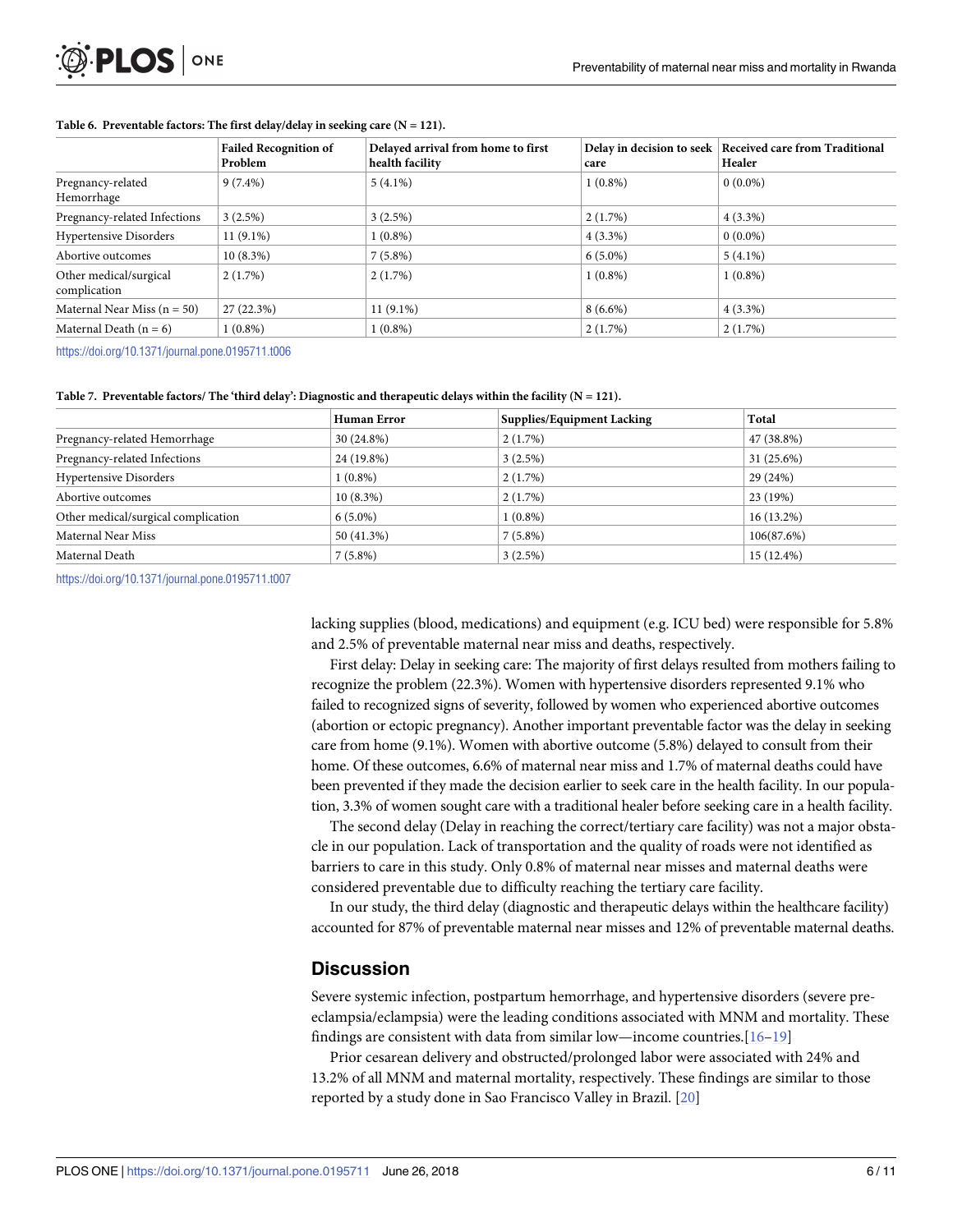<span id="page-6-0"></span>This study on preventability of MNM and maternal mortality identified important delays in our population. We deemed the majority of these adverse outcomes preventable. The overall preventability of MNM and mortality were 65% and 10%, respectively. The majority (52.1%) of maternal near misses and deaths occurred in the 25-35-year age group. A study from Myanmar, also identified the majority of women with near misses/mortalities in the range of 30–34 years and 35–39 years, however, work from Brazil reported slightly younger women affected by these outcomes. [[21](#page-9-0), [22\]](#page-9-0) The third delay (diagnostic and therapeutic delays within the healthcare facility) were associated with the majority of preventable near misses (87%). In contrast, only 12% of maternal mortalities were considered preventable through improved management in the tertiary care facility. This is similar to studies from Tanzania and Jordan where poor management and/ or inaccurate diagnoses contributed to the majority maternal mortalities (12, 13).[\[23,](#page-9-0) [24\]](#page-9-0)

Failure of recognition of the acute problem is one factor that may contribute to facility level delays. In our study, 22.3% of maternal near misses and approximately 1% (0.8%) of maternal deaths were due to failure of recognition of the problem. This contribution to preventability is lower than described by Mohammed et al. in a study from Eastern Sudan (75%).[\[25\]](#page-9-0) Delay in patient presentation from home to the care facility was culpable in 9.1% and less than 1% (0.8%) of maternal near misses and deaths, respectively. Mohammed *et al*. and Yunus *et al* describe a higher proportion of patients unable to judge the graveness of the disease (45%) in a Pakistani population.[\[26\]](#page-9-0)

Lack of supplies and equipment (blood products, ICU bed space) were attributed to 5.8% of preventable factors in maternal near misses and 2.5% of preventable maternal mortalities. This finding is similar to reports from Egypt, Malawi, and Bangladesh.[[17](#page-9-0), [27](#page-9-0), [28](#page-10-0)] Our findings, however, demonstrate a lower impact from the 'third delay' than in other settings.[[29](#page-10-0)]

The 'second delay' was not a significant contributor to MNM and death in our population. Less than 1% of maternal deaths and near misses were attributed to delayed referrals to the tertiary health facility. Roads and transportation were not considered major determinants of preventable MNM and death in this study. These findings demonstrate a lower contribution to adverse outcomes from the "second delay" than in other studies.[\[24\]](#page-9-0) Patients in Rwanda requiring emergency tertiary care services are typically transported in ambulances covered by community insurance. This structure may reduce the impact of roads and transportation on maternal near misses and mortalities.

Insurance status/religion are socio-demographic factors of possible importance. In addition to occupation, these demographic factors reflect population characteristics. The study population demonstrated socio-demographic characteristics similar to the majority of patients in our population. Similar to the general obgyn population, the majority of women had access to health insurance.

The study is limited by the retrospective design and dependence on information recorded in the patient record. A prospective component would help address incomplete information. A qualitative component aimed at patients or their surviving family members would be useful to determine whether patients experienced multiple, unmeasured contributors to their adverse outcomes. This type of analysis could potentially enable patients and family members express their perception of solutions to ameliorate delays.

### **Conclusion**

This work highlights the importance of strengthening health systems; providers and patient education to further reduce maternal near misses and deaths. Unlike other work, the Delay in reaching the tertiary care facility (second delay) was not a major factor in this study. Increased effort should be made to educate pregnant women, and to reduce deficiencies in key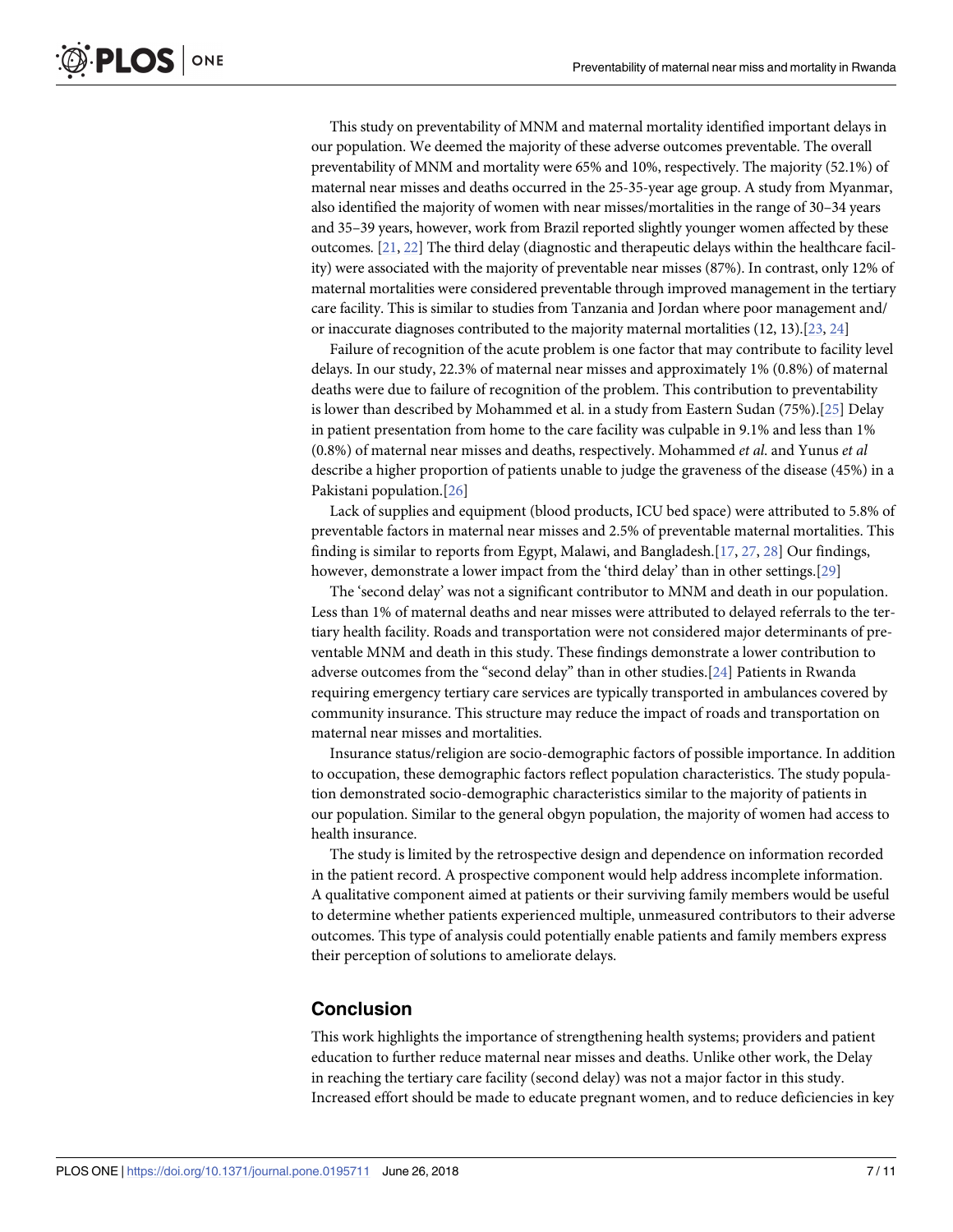<span id="page-7-0"></span>emergency medical supplies. Doctors and health providers in district hospitals should continue to receive continuing education supervision, and feedback from referral hospitals. The high numbers of sepsis cases reflect multiple systems based-problems (e.g. sterilization, surgical technique/inexperience, overuse of antibiotics/multidrug resistance, postoperative management) The specific causes and preventability of post-cesarean sepsis are still not clear in our population. Further research and surveillance in this area is ongoing.

### **Appendix A: Near-miss criteria [\[6\]](#page-9-0)**

#### **Cardiovascular**

• Shock, cardiac arrest (absence of pulse/heart beat and loss of consciousness), severe hypoperfusion (lactate *>*5 mmol/l or *>*45 mg/dl), severe acidosis (PH*<* 7.1), use of continuous vasoactive drugs, cardiopulmonary resuscitation.

#### **Respiratory**

• Acute cyanosis, gasping, severe tachypnea (respiratory rate *>*40 breaths per minute), severe bradypnea (respiratory rate *<*6 breaths per minute), severe hypoxemia (O2 saturation <90% for  $\geq$ 60 minutes or PAO2/FiO2 <200), intubation and ventilation not related to anesthesia,

#### **Renal**

• Oliguria non-responsive to fluids or diuretics, severe acute azotemia (creatinine  $\geq$ 300 µmol/ml or  $\geq$ 3.5 mg/dl, dialysis for acute renal failure/referred for dialysis

#### **Hematologic/coagulation**

• Failure to form clots, severe acute thrombocytopenia (*<*50 000 platelets/ml), massive transfusion of blood or red cells  $(>2$  units)

#### **Hepatic**

• Jaundice in the presence of pre-eclampsia, severe acute hyperbilirubinemia (bilirubin *>*100 μmol/l or *>*6.0 mg/dl)

#### **Neurologic**

• Prolonged unconsciousness (lasting  $\geq$  12 hours)/coma (including metabolic coma), stroke, uncontrollable fits/status epilepticus, total paralysis.

#### **Alternative severe proxy**

• Hemorrhage or infection leading to hysterectomy/repair, uterine infection leading to uterine debridement and repair.

### **Appendix B: The Three delays model [\[1](#page-8-0)]**

- 1. **Delay in seeking care**
	- 1a). Harmful traditional practice
	- 1b). Family poverty
	- 1c). Failure of recognition of the problem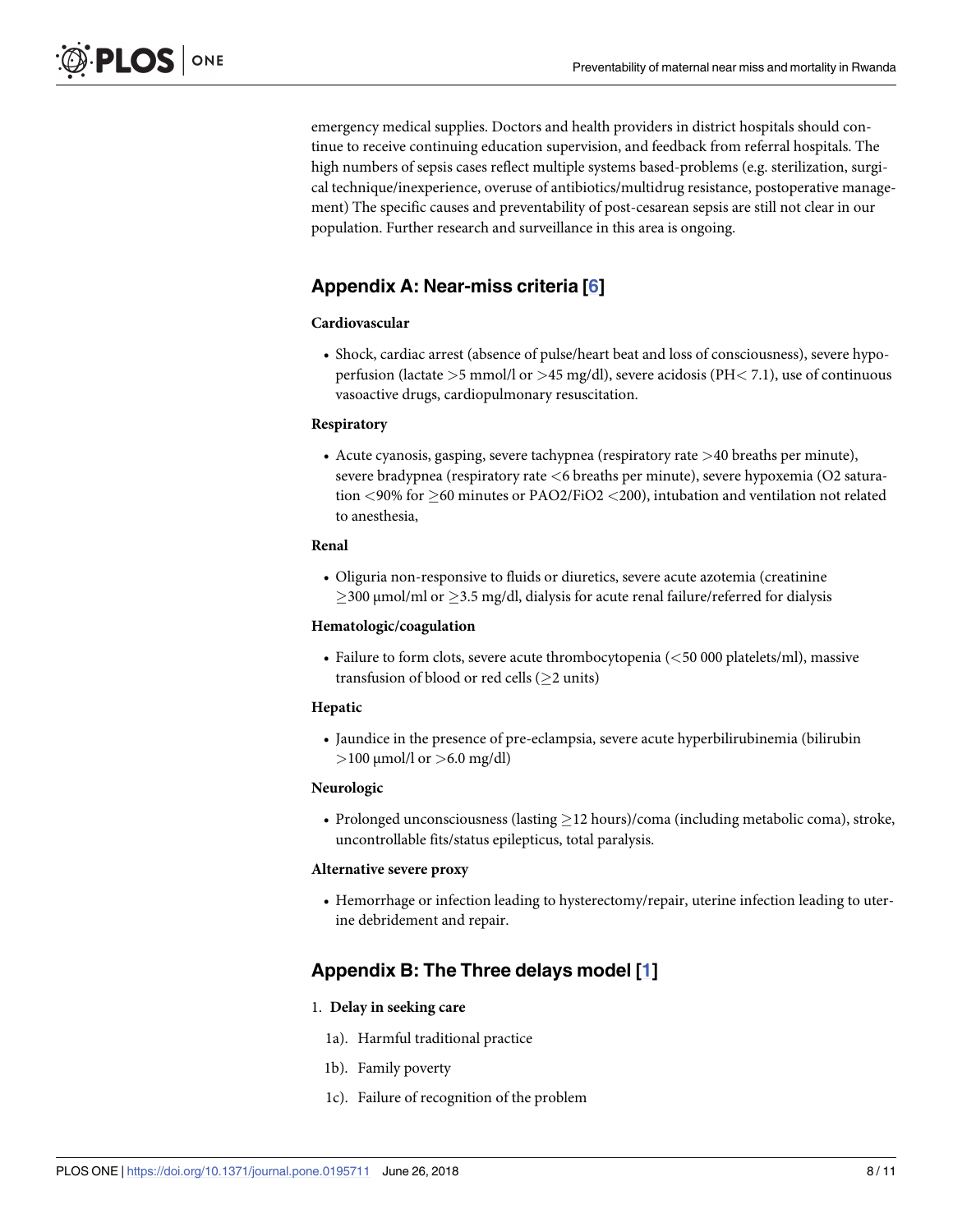- <span id="page-8-0"></span>1d). Lack of the decision to go to health facility
- 1e). Delayed referral from home

#### 2. **Delay in reaching at right facility**

- 2a). Delayed arrival to referral facility
- 2b). Lack of roads
- 2c). Lack of transportation
- 2d). No facility within reasonable distance

#### 3. **Delay within the facility (diagnostic and therapeutic)**

- 3a). Delayed to arrival to next facility from referral from another facility
- 3b). Delayed manager after admission
- 3c). Delayed or lacking of supplies and equipment
- 3d). Human error or mismanagement

### **Supporting information**

**S1 [Code.](http://www.plosone.org/article/fetchSingleRepresentation.action?uri=info:doi/10.1371/journal.pone.0195711.s001) Coding for data maternal near miss in Rwanda.** (DOCX)

**S1 [Dataset.](http://www.plosone.org/article/fetchSingleRepresentation.action?uri=info:doi/10.1371/journal.pone.0195711.s002) Data maternal near miss in Rwanda.** (XLSX)

### **Author Contributions**

**Conceptualization:** Maria Small, Stephen Rulisa.

**Data curation:** Christophe Benimana.

**Formal analysis:** Christophe Benimana.

**Investigation:** Stephen Rulisa.

**Methodology:** Maria Small, Stephen Rulisa.

**Project administration:** Christophe Benimana.

**Supervision:** Christophe Benimana.

**Writing – original draft:** Christophe Benimana, Maria Small, Stephen Rulisa.

**Writing – review & editing:** Maria Small, Stephen Rulisa.

#### **References**

- **[1](#page-0-0).** Thaddeus S, Maine D. Too far to walk: maternal mortality in context. Soc Sci Med. 1994; 38(8):1091– 110. PMID: [8042057](http://www.ncbi.nlm.nih.gov/pubmed/8042057)
- **[2](#page-1-0).** WHO. Trends in maternal mortality: 1990–2008 Estimates developed by WHO, UNICEF, UNFPA and The World Bank. World Health Organization. 2010.
- **[3](#page-1-0).** Ministry of Health. Rwanda Demographic and Health Survey 2014–15: Key Indicators. Rwanda: 2015.
- **[4](#page-1-0).** United Nations. The Millennium Development Goals Report 2011. United Nations. 2011.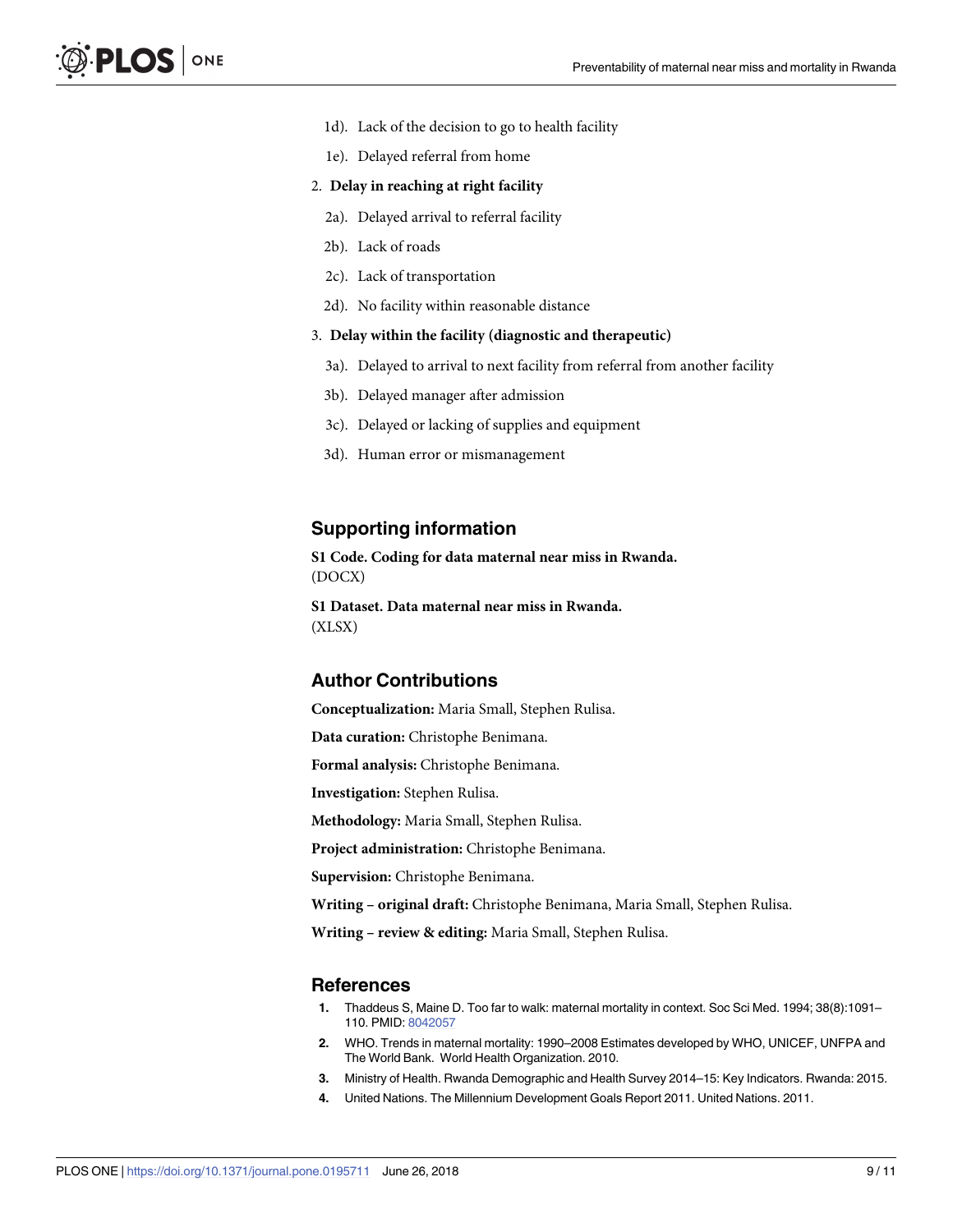- <span id="page-9-0"></span>**[5](#page-1-0).** Ministry of Health R. Rwanda Ministry of Health Annual Health Statistics Booklet 2011. Ministry of Health. 2012.
- **[6](#page-1-0).** WHO. Evaluating the quality of care for severe pregnancy complications. The WHO near miss approach for maternal health. World Health Organization. 2011.
- **[7](#page-1-0).** Pattinson R, Say L, Souza JP, Broek N, Rooney C. WHO maternal death and near-miss classifications. Bulletin of the World Health Organization. 2009; 87(10):734. Epub 2009/10/31. [https://doi.org/10.2471/](https://doi.org/10.2471/BLT.09.071001) [BLT.09.071001](https://doi.org/10.2471/BLT.09.071001) PMID: [19876533.](http://www.ncbi.nlm.nih.gov/pubmed/19876533)
- **[8](#page-1-0).** Callaghan WM, Grobman W, Kilpatrick SJ, Main EK, D'Alton M. Facility-based identification of women with severe maternal morbidity: it is time to start. Obstet Gynecol. 2014; 123(5):978–81. [https://doi.org/](https://doi.org/10.1097/AOG.0000000000000218) [10.1097/AOG.0000000000000218](https://doi.org/10.1097/AOG.0000000000000218) PMID: [24785849](http://www.ncbi.nlm.nih.gov/pubmed/24785849)
- **[9](#page-1-0).** Tabassum F C D, von Dadelszen P, Agrawal P, Vanderkruik R, Tuncalp O, Magee L et al. for the Maternal Morbidity Working Group. Measuring maternal health: focus on maternal morbidity. Bull world Health Organ. 2013; 91:794–6. <https://doi.org/10.2471/BLT.13.117564> PMID: [24115804](http://www.ncbi.nlm.nih.gov/pubmed/24115804)
- **[10](#page-1-0).** Pattinson RC B E, Mantel G, Schoon M, Rees H. Can enquiries into severe maternal morbidity act as a surrogate for maternal death enquiries? BJOG. 2003; 110:889–93. PMID: [14550357](http://www.ncbi.nlm.nih.gov/pubmed/14550357)
- **[11](#page-1-0).** Påfs J M A, Binder-Finnema P, Klingberg-Allvin K, Rulisa S, Essén B. Beyond the numbers of maternal near-miss in Rwanda—a qualitative study on women's perspectives on access and experiences of care in early and late stage of pregnancy. BMC Pregnancy Childbirth. 2016; 16(1):257.
- **[12](#page-1-0).** Rulisa S, Umuziranenge I, Small M, van Roosmalen J. Maternal near miss and mortality in a tertiary care hospital in Rwanda. BMC Pregnancy Childbirth. 2015; 15:203. [https://doi.org/10.1186/s12884-](https://doi.org/10.1186/s12884-015-0619-8) [015-0619-8](https://doi.org/10.1186/s12884-015-0619-8) PMID: [26334634](http://www.ncbi.nlm.nih.gov/pubmed/26334634)
- **[13](#page-1-0).** Kalisa R, Rulisa R, van den Akker T, van Roosmalen J. Maternal Near Miss and quality of care in a rural Rwandan hospital. BMC Pregnancy and Childbirth. 2016; 16(324).
- **[14](#page-2-0).** Say L, Souza JP, Pattinson RC. Maternal near miss—towards a standard tool for monitoring quality of maternal health care. Best practice & research Clinical obstetrics & gynaecology. 2009; 23(3):287–96.
- **[15](#page-3-0).** Logie D R M, Ndagije F. Innovations in Rwanda's health system: looking to the future. Lancet. 2008;6736.
- **[16](#page-5-0).** Amaral E S J, Surita F, Luz A, Sousa M, Cecatti J, Campbell O. A population-based surveillance study on severe acute maternal morbidity (near-miss) and adverse perinatal outcomes in Campinas, Brazil: The Vigimoma Project. BMC Pregnancy and Childbirth. 2011; 11(9).
- **[17](#page-6-0).** Miambo C C, Zingwe T. An Investigation of the Causes of Maternal Mortality in Zimbabwe. Mediterranean Journal of Social Sciences. 2013; 4(14).
- **18.** Adisasmita A D P, Nandiaty F, Stanton C, Ronsmans C. Obstetric near miss and deaths in public and private hospitals in Indonesia. BMC Pregnancy and Childbirth. 2008; 8(10).
- **[19](#page-5-0).** Jahan S B K, Shaheen N, Khandokar M. Near-Miss/Severe acute maternal morbidity (SAMM): A new concept in maternal care. Journal of Bangladesh College of Physicians and Surgeons. 2006; 24  $(1).$
- **[20](#page-5-0).** Pacheco AJ, Katz L, Souza AS, de Amorim MM. Factors associated with severe maternal morbidity and near miss in the Sao Francisco Valley, Brazil: a retrospective, cohort study. BMC pregnancy and childbirth. 2014; 14:91. <https://doi.org/10.1186/1471-2393-14-91> PMID: [24576223](http://www.ncbi.nlm.nih.gov/pubmed/24576223)
- **[21](#page-6-0).** Win T V P, Vong-ek P. Three delays related to maternal mortaity in Myanmar: a case study from maternal death review. J Health Res. 2015; 29(3):179–87.
- **[22](#page-6-0).** Pacagnella R C J, Parpinelli M, Sousa M, Haddad S, Costa M, Souza J, Pattinson R, the Brazillian Network for the Surveillance of Severe Maternal Morbidity Study Group. Delays in Receiving Obstetric Care and Poor Maternal Outcomes: results from a national multicentre cross-sectional study. BMC Pregnancy and Childbirth. 2014; 14(159).
- **[23](#page-6-0).** Okour AM K Y, Armarin Z, Jaddou H, Gharaibeh M. Maternal mortality in Jordan: role of substandard care and delays. East Mediterr Health J. 2012; 18(5):426–31. PMID: [22764427](http://www.ncbi.nlm.nih.gov/pubmed/22764427)
- **[24](#page-6-0).** Killewo J A I, Bashir I, Yunus M, Chakraborty J. Perceived delay in healthcare-seeking for episodes of serious illness and its implications for safe motherhood interventions in rural Bangladesh. J Health Popul Nutr. 2006; 24(4):403–12. PMID: [17591337](http://www.ncbi.nlm.nih.gov/pubmed/17591337)
- **[25](#page-6-0).** Mohammed E E M, Mohammed E, Ahmed S, Abdelfattah A. Maternal mortality in Kassala State—Eastern Sudan: community-based study using Reproductive age mortality survey (RAMOS). BMC Pregnancy and Childbirth. 2011; 11(102).
- **[26](#page-6-0).** Saira Y S K, Shazia A. Three 'Delays' as a Framework for Critical Analysis of Maternal Near Miss and Maternal Mortality. Journal of SAFOG. 5(2):57–9.
- **[27](#page-6-0).** Baby HA S D. Institutional factors affecting maternal mortality in a teaching hospital. J Bangladesh Coll Phys Surg 2010; 28(1).